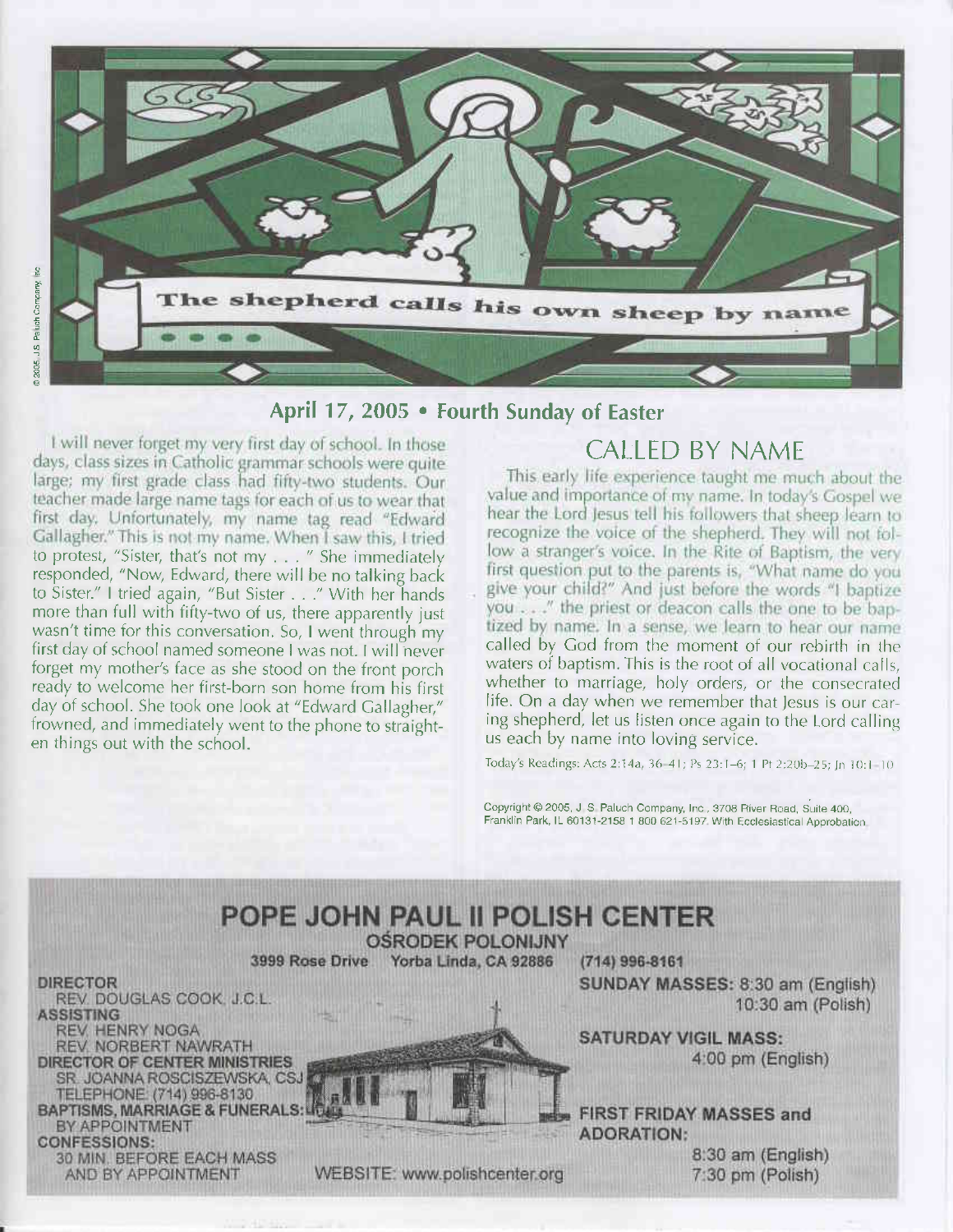# KOMENTARZ LITURGICZNY

Cykl A, 4 Niedziela Wielkanocna Czytania: Dz. 2:14a, 36-41; 1P. 2:20-25; J. 10:1-10 Ja jestem bramą owiec...

Przypowieść o Dobrym Pasterzu idzie w poprzek wsp6lczesnej mentalnosci. Wielu niewierzqcych chcialoby zachowac dla chrystusa Pana najwyzszy szacunek, ale zarazem stawiaje Go obok Buddy, Sokratesa, Mahometa czy innych olbrzym6w ludzkiego ducha. Jest to gruntownie nie zgodne z tym, co On m6wi sam o sobie. On itylko On. jest bramq owiec, i tylko przez te Brame, przez Niego, mozna wej56 do zbawienia.

W ogóle cały Nowy Testament przepełniony jest wiarą, że Jezus Chrystus jest jedynym i powszechnym Zbawicielem ludzi. Juz Jan Chrzciciel rozpoznal w Nim Baranka Bożego, który gładzi grzechy świata. Sam zaś Pan Jezus m6wil o.sobie nie tylko to, ze jest bramq owiec, ale również, że nikt nie przychodzi do Ojca inaczej, jak tylko przeze Mnie. Mówił ponadto: Kto trwa we Mnie, a Ja w nim, ten przynosi owoc obfity, ponieważ beze Mnie nic nie możecie uczynić; kto we Mnie nie trwa, zostanie wyrzucony jak winna latorość i uschnie.

Kto uwaza, 2e Chrystus to tylko wielki geniusz religijny i duchowy olbrzym, ten w Niego nie wierzy. Wierzyć w Chrystusa to znaczy przyjąć Go jako Syna Bożego i Zbawiciela, który ma moc wprowadzić nas do życia wiecznego. Tylko On jeden może prawdziwie powiedzieć, że ludzkość jest Jego owczarnią. Wszyscy - wierzący i niewierzący - jesteśmy Jego owcami, i to aż z dwóch powodów. Przez Niego, przez Syna Bożego, wszyscy zostaliśmy stworzeni. To nie jest tylko tak, że chrześcijanie tak twierdza Wszyscy naprawde zostalismy przez Niego stwozeni. Ponadto, On za nas wszystkich umarl niezaleznie od tego, czy ktos to uznaje, czy nie. To wlasnie dla tego, jesli ktos dotychczas niewierzqcy spotka sie z Nim i w Niego uwierzy, od razu może wejść na Jego pastwiska i czerpać z Niego życie, a czerpać w obfitości.

Na koniec zauwazmy, ze tym r62ni sie Chrystus Pan od zwyczajnych pasterzy owiec, że jest On Dobrym Pasterzem absolutnie bezinteresownym. Zwyczajni pasterze mają ze swoich owiec mleko i wetne. On ma z nas tyle, ze zycie swoje za nas oddał, a mimo to ciągle spotyka się z naszą niewdzięcznością. Ale właśnie tą swoją cierpliwą i bezinteresowną miłością prowadzi nas do życia wiecznego. I ufajmy, 2e nas tam doprowadzi.

> Marriage Banns Steven Brunasso and Raquel Prati (2)

## FOLLOWING THE GOOD SHEPHERD

The joyful tone of the past three Sundays of Easter is a little darker today, All three readings remind us of suffering, death, and sin. We, like Peter's audience in the first reading, can ask, "What are we to do?" And the answer will be the same: we must reform. Or, as Peter says in his first letter, we have strayed like sheep and must return to the shepherd.

Jesus describes himself as a shepherd in today's Gospel, and we know it was one of the earliest images of Christ in the apostolic church. Today's passage continues the darker theme of the first two readings. Danger lurks and the sheep need protection, They might follow a false leader; they might be stolen or destroyed. Only in Jesus Christ will we be safe. Only in him will we have eternal life.

 $O$  Copyright, J S Paluch Co

#### Z LITURGII POGRZEBOWEJ JANA PAWŁA II Rzym 8 kwietnia, 2005 roku Wyjątki z Homilii Kardynała Józefa Ratzinger

... Dziś serca nasze są pełne bólu, jednocześnie pełne radosnej nadziei i glębokiej wdzięczności Bogu.Wierzę, że oblicze, które znikło z naszych oczu ogląda teraz Boże oblicze...

...W październiku 1978 roku, gdy Chrystus zapytał<br>Iynała Wojtyłe *Karolu czy mnie miłujesz?* on Kardynała Wojtyłę :Karolu, czy mnie miłujesz? odpowiedział: "Panie, Ty wszystko wiesz. Wiesz, że Cię kocham" Miłość Chrystusa była dominującą siłą w życiu Jana Pawła II. Widzieliśmy to w modlącym się i nauczającym Ojcu Świętym.

... 'To nie wyicie mnie Wbrali, ale ia was wybrałem...Dobry pasterz daje swoje życie za owce... Tak jak Ojciec was umiłował, tak ja was umiłowałem Trwajcie w mojej milości...W tych trzech wersetach (ewangielicznych) widzimy serce i duszę naszego Ojca Świętego...

..."Wstańcie, chodzcie!" tymi słowami Jan Paweł II budzi nas z letargicznej wiary. "Trwajcie w miłości Chrystusa; w szkole Chrystusa uczymy sie sztuki prawdziwej miłości"

...W początkach swego pontyfikatu,kiedy jeszcze młody i pełen energii, prowadzony przez Chrystusa, Ojciec Święty szedł do krańców ziemi.Lecz potem coraz bardziej jednoczył się z cierpieniami Chrystusa, misterium milo6ci, az do koica.Jan Paweł II cierpiał i miłował Chrystusa. Kochał i służył Bogu do ostatniej chwili, dając siebie bez ograniczenia...

...Nigdy nie zapomnimy Ojca Świętego,jak w tę ostatnią niedzielę Wielkanocną na tej ziemi, mimo ogromnego cierpienia, ukazal sig w oknie Palacu Apostolskiego i udzielil błogosławieństwa pasterskiego "urbi at orbi". Jesteśmy dziś pewni, że nasz ukochany Papież stoi teraz w oknie domu swego Ojca, spoglqda na nas i blogoslawi nam.

## .. ŻEGNAMY CIĘ OJCZE ŚWIĘTY

Żegnamy Cię przeto Ojcze Ukochany, Pogrążeni w smutku, żalu i boleści, Za dar Twego zycia od Boga nam dany Jemu dziekujemy w serc naszych skrytosci. Niech Cie 869 powita z poczetem swych Swietych, Matka Czestochowska tuli w swoje lono, Za Twa służbe wierną czyny niepojęte Niechaj Cie obdarzą niebiańską koroną Niech Ci szumi Bałtyk, wiatr Tatrzański wieje, Kwiaty polskie pachną, gaje, łąki,pola, Ziemia lekką będzie, i Polska się przyśni. Darzy szczęscie wieczne, Boża, święta wola. Wypraszaj nam laski, gdy Swiat ten zmierzamy Badź nam drogowskazem i prowadź do Boga Z sercem pelnym b6lu, Ojcze Ukochany! Który jesteś w niebie! Dzisiaj Cię żegnamy. Lila Ciecek

The 10:30 a.m. Mass on Sunday, May 15, will be offered for the Intentions of the lst Communion Children from our Center.

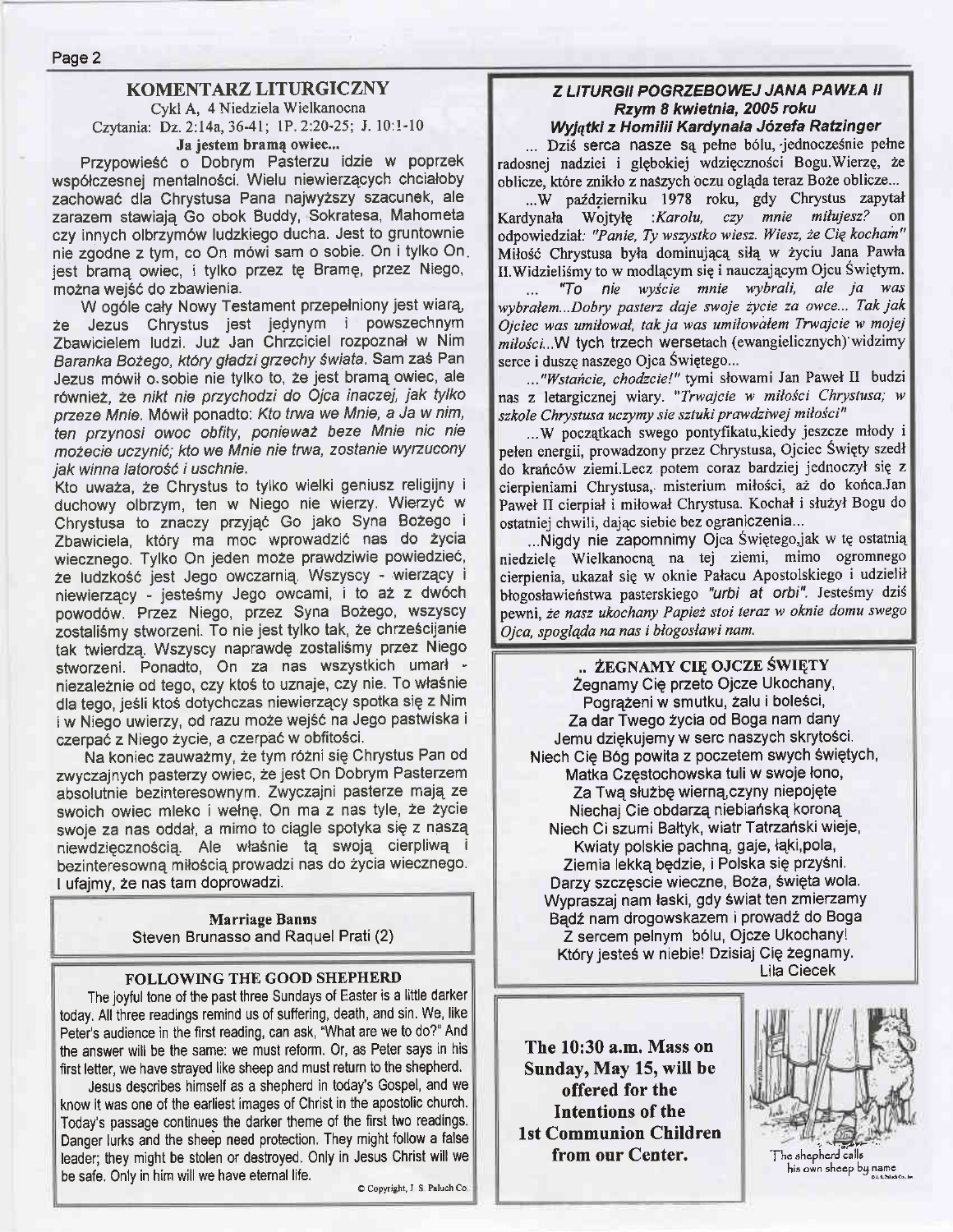### Fourth Sunday of Easter April 17, 2005



He himself bore our sins in his body upon the cross. so that, free from sin, we might live for righteousness.  $-$  1 Peter 2:24a

#### POPE JOHN PAUL II FUNERAL LITURGY Rome, April 8th 2005

Excerpts from the Homily of Kard.Joseph Ratzinger ...Our hearts are full of sadness, yet at the same time of joyful hope and profound gratitude...

..."Follow me." The Risen Lord says these words to Peter.This lapidary saying of Christ gives us understanding of the message which comes to us from the life of our late beloved Pope John Paul ll.

..."Rise, Let us be on our Way" is the title of his next-to last book."Rise, Iet us be on our Way!" - with these words John Paul ll roused us from a lethargic faith, from the sleep of the disciples of both yesterday and today...

...The Holy Father was a priest to the last. As a Good Shepherd who loves his sheep he offered his life to God for his flock and for the entire human family, in a daily selfoblation for the service of the Church especially amid the sufferings of his final months. He gave of himself unreservedly...

...He, who had an ability to forgive and to open his heart to all tells us once again, that by abiding in the love of Christ we learn, at the school of Christ, the art of true love...

...In October 1978 to the Lord's question, "Karol do you love me?" archbishop of Krakow answered from the depths of his heart: "Lord, you know everything. You know that I love you!". The love of Christ was a dominant force in the life of our beloved Holy Father. Anyone who ever saw him pray or heard him preach, knows that...

...In the first years of his pontificate, still young and full of energy the Holy Father went to very end of the earth, guided by Christ. But afterward, he increasingly entered into the communion of Christ's sufferings, giving us a new meaning to suffering, opening up a new dimension, a new order: the order of love....

...None of us can ever forget how on that last Easter Sunday of his life, the Holy Father, while suffering so much came once more to the window of the Apostolic Palace and one last time gave pastoral blessing "Urbi et Orbi". We can be sure that our beloved Pope is standing today at the window of the Father's house, that he sees and blesses us...

# Weekly Collections THANK YOU/DZIEKUJE FOR YOUR GENEROSITY

|        |                                                    | First  | Second |             |
|--------|----------------------------------------------------|--------|--------|-------------|
| 4/2/05 | 4:00 p.m.                                          | \$2695 | \$322  | ľ           |
| 4/3/05 | 8:30 a.m.                                          | \$2226 | \$308  | €           |
| 4/3/05 | $10:30$ a.m.                                       | \$2862 | \$420  | ľ           |
| 4/3/05 | 5:00 p.m. \$1279                                   |        | \$277  | C           |
|        | Easter Mailers: \$716; Mass Stipends:              |        |        | $\acute{ }$ |
|        | \$135; Funeral Donation: \$500 The 2 <sup>nd</sup> |        |        | t           |

Please support our advertisersll They make our Bulletin possible. To advertise, please call J. S. Paluch Co. at 800 231-0805 for rates and assistance to develop your ad.

Collection each week is for the Building Fund at our Center, This year's fiscal budget requires our Polish Center collections to average \$3,900 each weekend in order to meet the financial budget and expenses.

# CENTER CALENDAR

- ◆ BINGO THURSDAY EVENINGS, DOORS OPEN AT 5:30 P.M.
- Seniors Club Meetings are held the first Tuesday of the month at the Center at 12 Noon.
- Ladies Guild Meetings the last Tuesday of the month at 7:00 p.m. at the Center. The next meeting will be Tues., April 28, 2005.

Sylvia Abbott, Henryk Antonienko,<br>Virginia Basista, Glen Brunk, Au-Sylvia Abbott, Henryk Antonienko,<br>Virginia Basista, Glen Brunk, Au-<br>**Pt ay for the State Cleck, Mildred Creger**, La

Verne Felper, John Hansler, Alice Hezog, Stasia Horaczko, Wanda Kaminska, Brian McDuffi, Wladyslaw Michalski, Julian Mossakowski, Ryszard Nowak, Zolia Nowak-Przygodzki, Grace O'Regan, Wladyslaw Rejkowicz, Barbara Reott, Ann Rex, Shirley Richardson, Thomas Riley, Diane Rowland, Laura Sidorski, Kazimiera (Kay) Sowizral, Nancy Stahovich, Stan Stingyn, Malgorzata Sulik, Ed Terhall, Edward Witoslawski, Rudolf & Cecilia Zatoka.

### **HACC INTENTIONS**

|                             |                    | 1111122 1111 1221 1122 122                               |  |
|-----------------------------|--------------------|----------------------------------------------------------|--|
| 04/16                       | 4:00 <sub>pm</sub> | + Kristen Di Beneditto from Rick & Patti Kobzi           |  |
|                             | 04/17 8:30am       | + God's Blessing for Cecilia Kenney - from family        |  |
|                             | 10:30am            | + Stefania i Mieczysław Kowalewski od Marii Romańskiej   |  |
| 04/24                       | 8:30am             | + Maureen Martinez                                       |  |
|                             | 10:30am            | + Bernard i Stefan Ciesielski od Marii Romańskiej        |  |
| 04/30                       | 4:00 <sub>pm</sub> | + Henrietta Powell from husband                          |  |
|                             | 05/01 8:30am       | Intention Ladies Guild                                   |  |
|                             | 10:30am            | + Stanisław Nikliborc w rocznicę urodzin od mamy i brata |  |
| "FIRST FRIDAY OF THE MONTH" |                    |                                                          |  |
| 05/06                       | $8:30$ am          | + Sam Grace from Chuck & Marlene Hosick                  |  |
|                             | 7:30 <sub>pm</sub> | W int. Lili   Mieczysława Ciecek w 56 rocznicę ślubu     |  |
| 05/07                       | 4:00pm             | + Marcille Alystock from Jackie Lorio                    |  |
| 05/08                       | $8:30$ am          | Sister Gloriana Bednarski R.S.M. 70th Birthday from      |  |
|                             |                    | Gloria Shkoler                                           |  |
|                             | 10:30am            | + Maria I Alfons Eckert od Alexandra i Marii Romański    |  |
| 05/14                       | 4:00pm             | + Louis Bowdon from Theresa Kelton                       |  |
|                             | 05/15 8:30am       | + Joseph Stepniak from Jean Carter                       |  |
|                             | 10:30am            | W intencji Moniki z podziękowaniem za otrzymanie łaski   |  |
|                             |                    | z prośbą o Bożą opiekę                                   |  |

#### EUCHARISTIC CONTERENCE 2OO5

In Honor of the Year of the Eucharist as proclaimed by the Holy Father, Pope John Paul ll. Saturday, April 23, 2005, at Anaheim Convention Center Ballroom. Registration: 9-9:30 a.m. Program: 9:30 a.m. to 5:30 p.m. Mass from 4:00 p.m.-5:00 p.m. Admission is free. Bishop Dominic M. Luong, Bishop of Orange will celebrate the Mass. Speakers include Fr. Michael Sears, Fr. Sy Nguyen, Fr. Vincent Gilmore and Fr. Patrick Moses. Please register by phone to (714) 974-6688. For further info., please call Dee Dee @ (714)974-6688 or Cecilia at (562)943-8939. E-mail to eucharisticconf@sbcglobal.net

### SAN MANUEL CASINO TRJP CHANGE

The bus will depart at 9 A.M. from the Center on 4/25/05.

#### FOR INFORMATION RE THIS BULLETIN:

Please call the Center office at (714) 996-8161 for Mass Intentions, Pray For The Sick, etc.

Bulletin Co-Editors: Gloria Shkoler (English) (714) 996-0128; Mike and Lila Ciecek (Polish) (714) 544-2458.

THE SECOND COLLECTION at each Mass is for the Center's Construction Fund. Yorbalingua.com language lab at the Polish Center 714-996-8161.